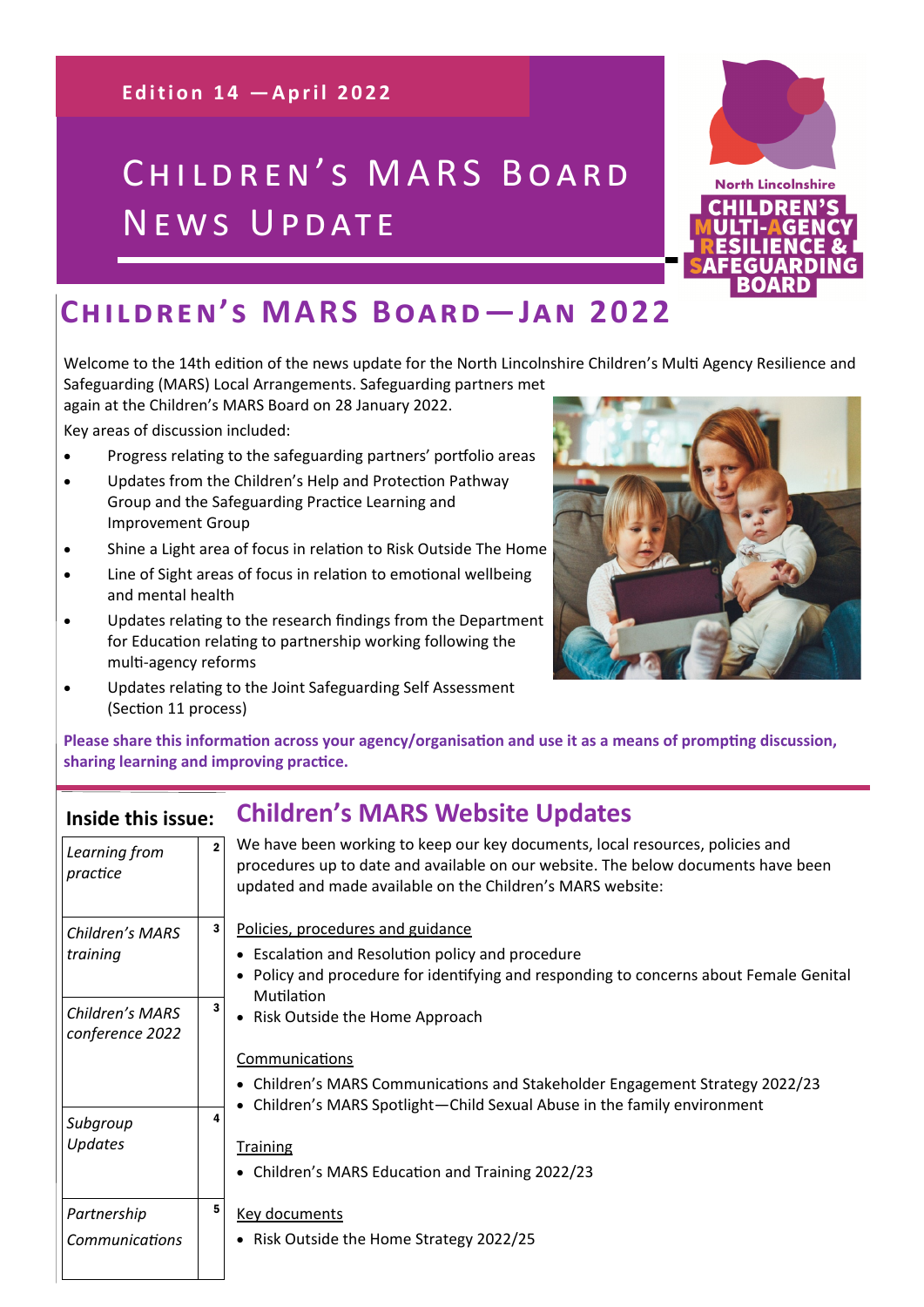# afeguarding Partner Portfolio Updates *Safeguarding Partner Portfolio Updates*

# **Learning From Practice**

### **Thematic assurance event - Harmful Sexual Behaviour**

An Independent Scrutiny Officer led a thematic assurance event in November and December 2021 which consisted of:

- A presentation from leads of the North Lincolnshire Harmful Sexual Behaviour (HSB) panel which set out the context, including how the pathway works and how it is monitored
- A discussion with frontline practitioners to discuss the local approach to HSB, gather their views and share areas of good practice
- A multi-agency case audit practice learning line of sight event discussing two children who are receiving HSB intervention

Good practice included:

- The HSB panel are flexible in their approach cases which do not meet the criteria are considered where required; the panel considers preventative work; and there is good multi-agency representation at the panel
- A learning culture was evident in that both practitioners and supervisors demonstrated that they utilise national guidance and seek further support from wider national experts as appropriate
- Practitioners were aware of the nuances in HSB assessment where children have additional needs such as Special Educational Needs/Disabilities or where children have witnessed domestic abuse
- There was evidence of positive work being done in schools to strengthen the approach to HSB including a specific example of a young person being safely managed in school without being excluded from 'normal' school life

Key learning included:

- Further consider whether child friendly resources are required to empower young people to share their concerns and inform them what actions professionals will take when disclosures are made
- Re-establish the HSB practitioner development sessions as a mechanism for practitioners to share good practice and develop relationships
- Further raise the profile of the HSB panel across the partnership including with key health staff such as GPs and practice nurses
- Practitioners to continue to focus on the strengths of young people i.e. emphasising their talents and interests and building it into their plan

Further information can be found in the 7-minute briefing on this event which is available on the learning from practice page of the Children's MARS website.

A 7-minute briefing is also available on the work of the HSB Panel.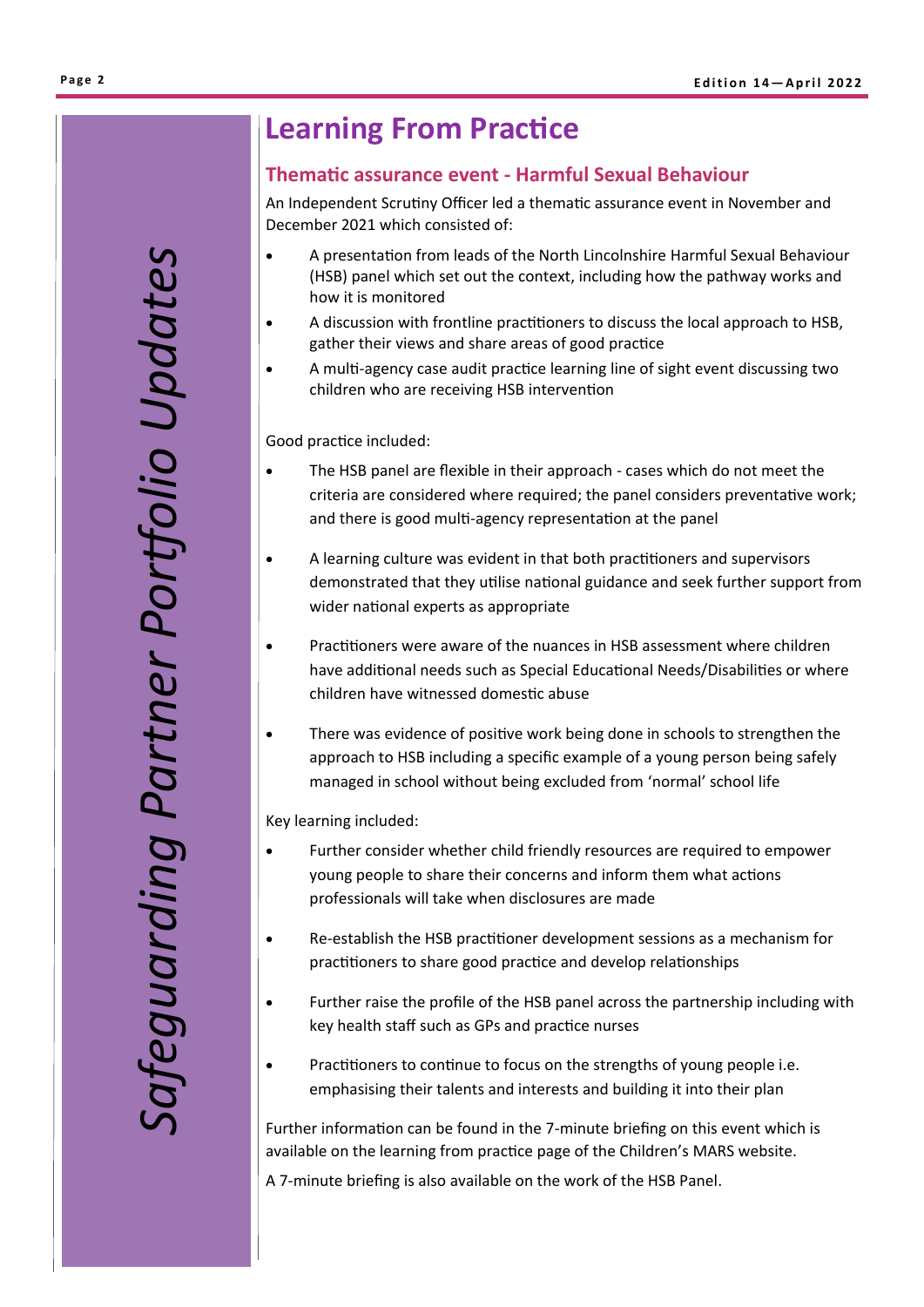# **Children's MARS Training**

The Children's MARS Education and Training programme 2022/23 is now available on the Children'[s MARS website.](http://www.northlincscmars.co.uk/training) The programme contains further information on upcoming courses and learning aims.

Upcoming Courses:

- Brook Traffic Light Tool 10 May
- Child Protection Masterclass 7 June
- Child to parent violence and abuse 21 June
- Child to parent violence and abuse 28 June
- Drug trends and local updates 30 June

# **Children's MARS Conference 2022**

The Children's MARS Conference for 2022 is scheduled to take place on Thursday 5 May 2022, 10am to 3.30pm at Forest Pines Hotel.

The conference is an opportunity to bring together practitioners and local leaders at all levels who have responsibilities to safeguard and promote the welfare of children. As well as having a focus on our local arrangements, there will be input from a national speaker who will help us to reflect upon local practice.

The Children's MARS Conference is an excellent opportunity to acknowledge the work across the partnership and to:

- understand and reflect on how we have embedded and refined our Local Arrangements and explore areas of good practice and opportunities to listen, learn, review and adapt
- consider the impact of partnership working on children and families and fewest best interventions leading to whole family turnaround
- to hear from and understand the lived experiences of children and families and the importance of voice and engagement
- network and further develop our relational approach
- understand local innovations and initiatives
- ask questions and share your views on partnership working in North Lincolnshire to help shape and influence our future areas of focus

Limited spaces are remaining! To attend the event, please register using the below link:

[https://www.eventbrite.co.uk/e/north](https://www.eventbrite.co.uk/e/north-lincolnshire-childrens-mars-annual-conference-2022-tickets-169129261173)-lincolnshire-childrens-mars-annualconference-2022-tickets-[169129261173](https://www.eventbrite.co.uk/e/north-lincolnshire-childrens-mars-annual-conference-2022-tickets-169129261173)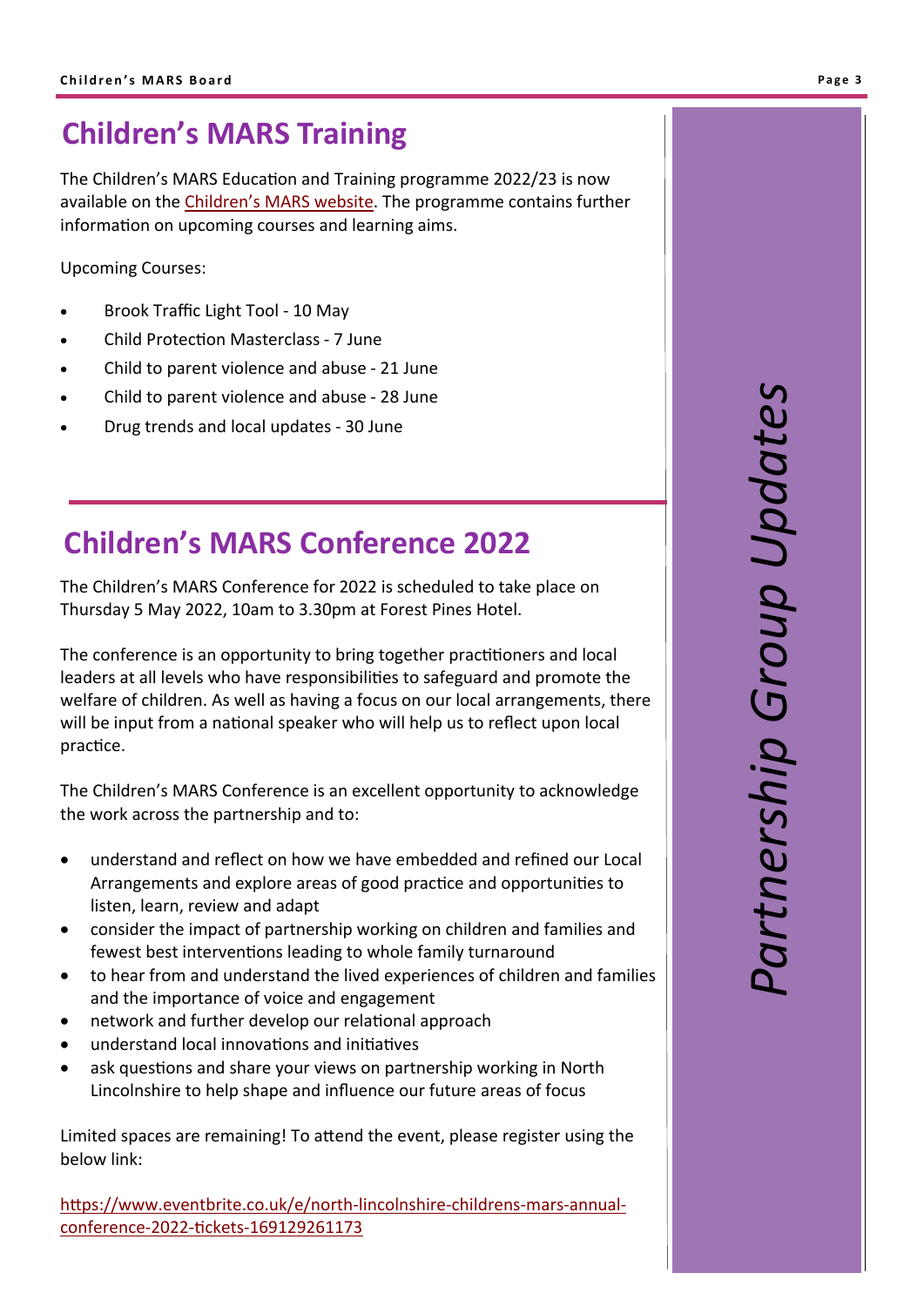# **Children's MARS subgroup updates**

### **Key Updates - Children's Help and Protection Pathway (CHaPP) Group**

- The new 'request for service' process is integrated, ensuring a menu of targeted interventions for families reflecting the level and types of needs. The offer is 'referral-less' from children's social work teams, aimed at promoting seamless step-down in line with the One Family Approach. The family support service works with partners in a range of interface forums to contribute towards the early identification of need and coordination of help
- The Partnership Integrated Triage (PIT) Stop is working well and reflects strong partnership commitment to effective data sharing to promote earliest help
- The CHaPP received progress updates in relation to partnership groups/ initiatives including reducing parental conflict, graded care profile 2, emotional wellbeing and mental health, and risks outside the home
- In addition to the scheduled CHaPP, an additional 'bespoke' meeting was convened in January to focus on 'deliberate and unintentional injuries' to children. The purpose of the meeting was to bring together lead officers to consider and reflect upon public health data, some of which may relate to and require a response from the safeguarding partnership
- The CHaPP acknowledged the contribution of schools and settings to early help and safeguarding . The Early Help Strategic Leads group is leading on developing work around the support provided to schools and settings

### **Key Updates - Safeguarding Practice Learning and Improvement Group (SPLIG)**

- An update report was presented to the SPLIG detailing the learning from the Multi-Agency Reflective Practice Forum (MARPF). Strengths were identified as good multi agency intervention with families including fathers, the child's wishes and feelings have been taken into account and schools provided good support to the family
- The SPLIG reflected on the key messages from the recent high profile children's cases in the media relating to child deaths. Subsequent to the SPLIG, a letter and briefing was distributed to key partnership leads across the Children's MARS Local Arrangements, Safeguarding Adults Board and Community Safety Partnership for dissemination
- The SPLIG received updates on recent scrutiny and assurance activity including the thematic assurance events on the 'front door' and harmful sexual behaviour and the multi agency case audit practice learning line of sight event on babies and young children
- To strengthen the partnership contribution to the ongoing communications work, the Children's MARS Communication and Stakeholder Engagement planner were presented to the SPLIG to drive communications work and agree key messages

Partnership Group Updates *Partnership Group Updates*